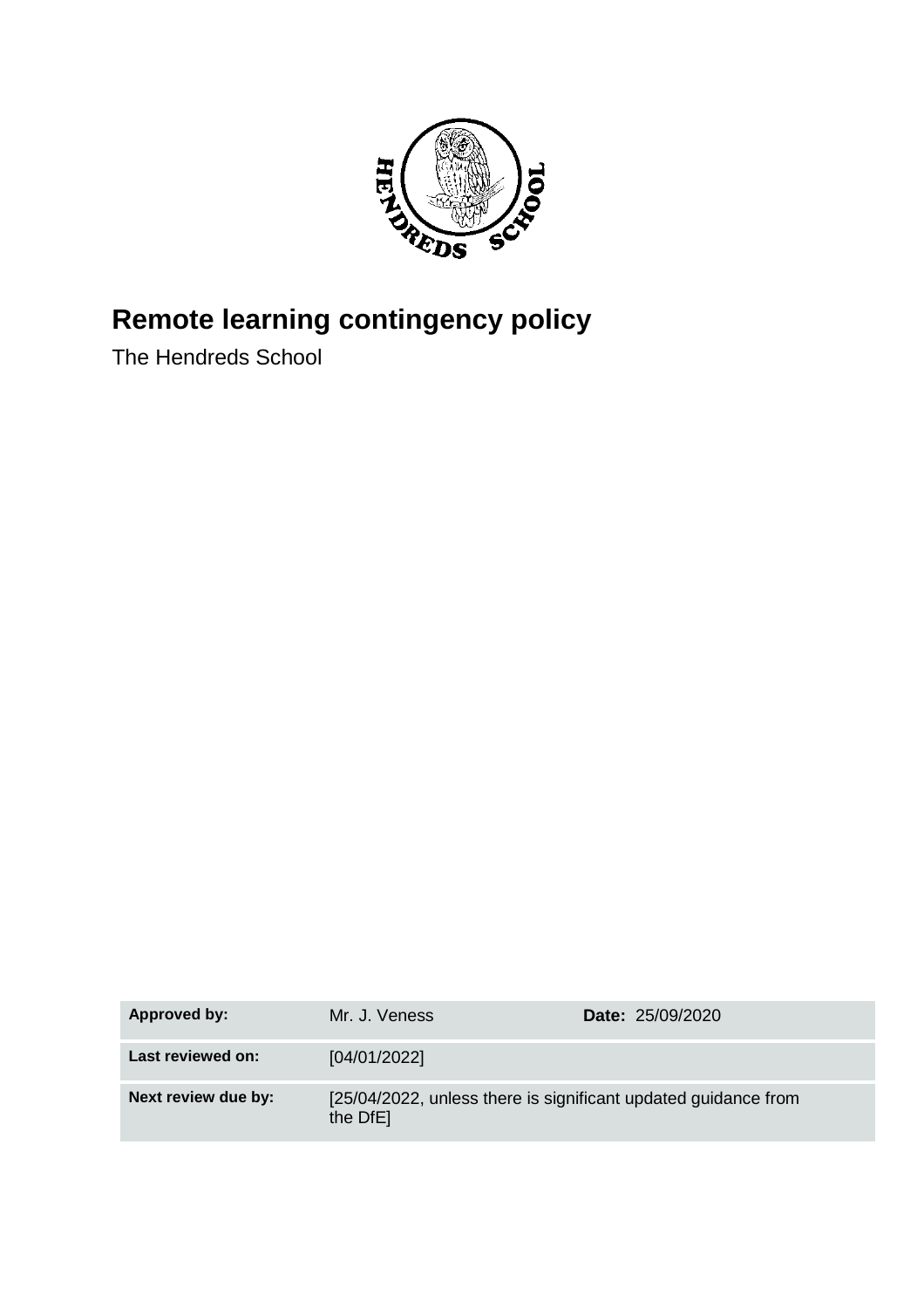# **Contents**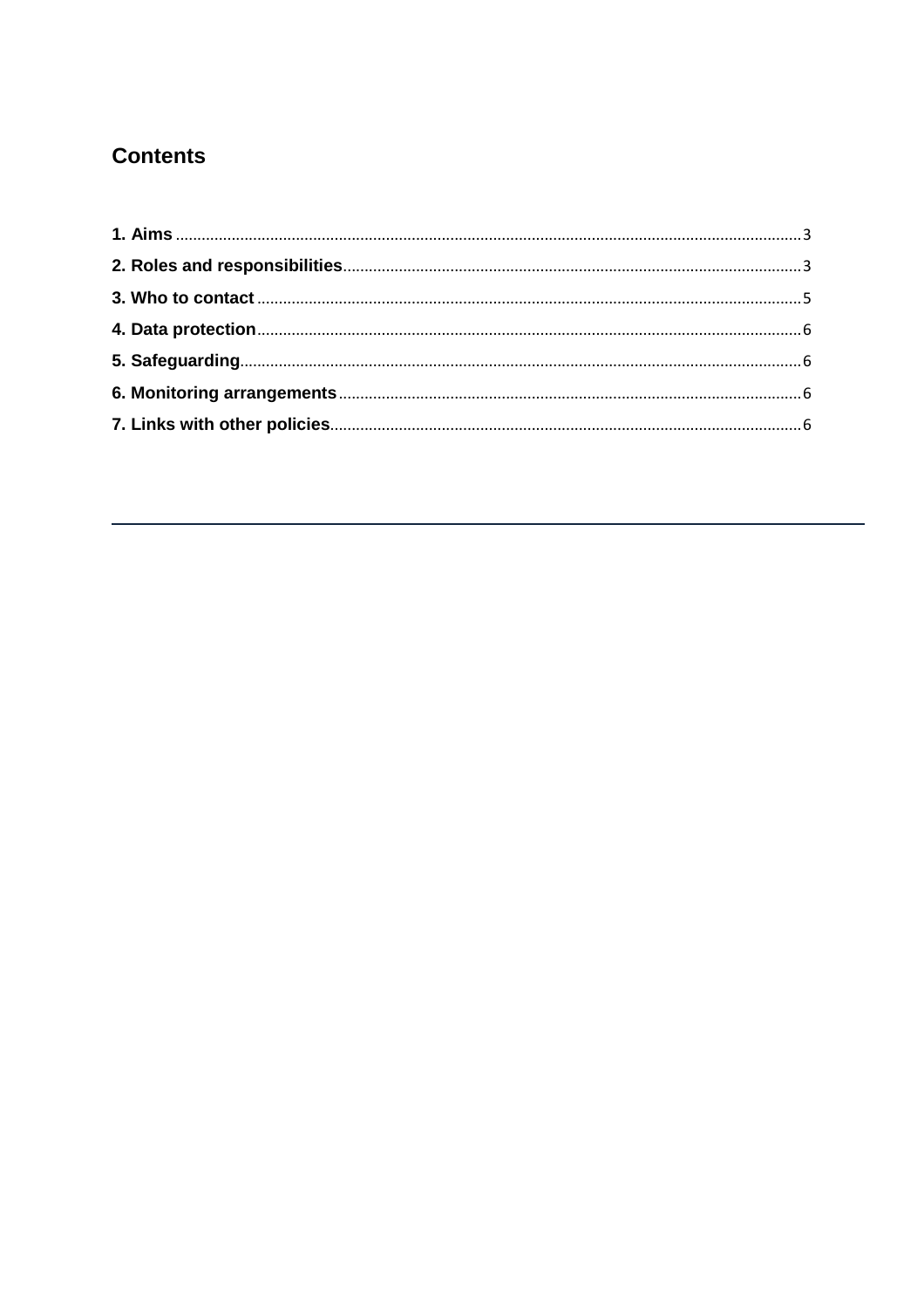# <span id="page-2-0"></span>**1. Aims**

This remote learning contingency policy for staff aims to:

- Ensure consistency in the approach to remote learning for pupils who aren't in school
- Set out expectations for all members of the school community with regards to remote learning

Provide appropriate guidelines for data protection

# <span id="page-2-1"></span>**2. Roles and responsibilities**

#### **2.1 Teachers**

#### **When school fully open, but children are having to self-isolate:**

Teachers will only expect children to complete work when they are well enough to do so. Teachers will set work on MS Teams for children who are self-isolating which will be a minimum of one piece of English, one piece of Maths and one broader curriculum task each day. Work will be structured so that children in Key Stage 1 receive at least three hours of home learning per day and children in Key Stage 2 receive at least four hours of home learning each day. Work returned to teachers on MS Teams will be marked as appropriate.

#### **In the event of a lockdown, leading to partial school closure:**

When providing remote learning, if teachers are working from home, they will be available between 8.40am – 12.00 noon and 1.00pm – 3.30pm. If they are unable to work for any reason during this time, for example due to sickness or caring for a dependent, they should report this using the normal absence procedure. If teachers are working in school during a partial school closure, their working hours will be similar to when school is fully open.

When providing remote learning, teachers are responsible for:

- $\circ$  Setting work for their class: one piece of maths work, one piece of English work and one other subject per day. Primarily, Oak National Academy will be used to provide video lessons, with an accompanying task to be submitted on Microsoft Teams. Children in Key Stage 1 (Class 1 and 2) should receive at least three hours per day of remote learning provision, including video lessons, time taken to complete tasks and class calls; children in Key Stage 2 (Class 3, 4 and 5) should receive at least three hours per day of remote learning provision, including video lessons, time taken to complete tasks and class calls.
- $\circ$  During the hours listed above, teachers will be available either via the chat function on Teams, the class team page or on a class video call, as appropriate. Teachers shouldn't respond to messages outside working hours. For general home learning queries parents will be asked to email: homelearning@hendreds.oxon.sch.uk
- o In the event of a lockdown with partial school opening, Tasks will be made available on Teams at 8.00am for those children working remotely; tasks should be submitted by 4.00pm; work that is submitted late may not be marked in the normal timeframe.
- o The Headteacher will regularly contact vulnerable families.
- o Complaints or Safeguarding Concerns will be reported to the Headteacher; in the absence of the Headteacher, the SLT and Deputy DSLs will take on these duties.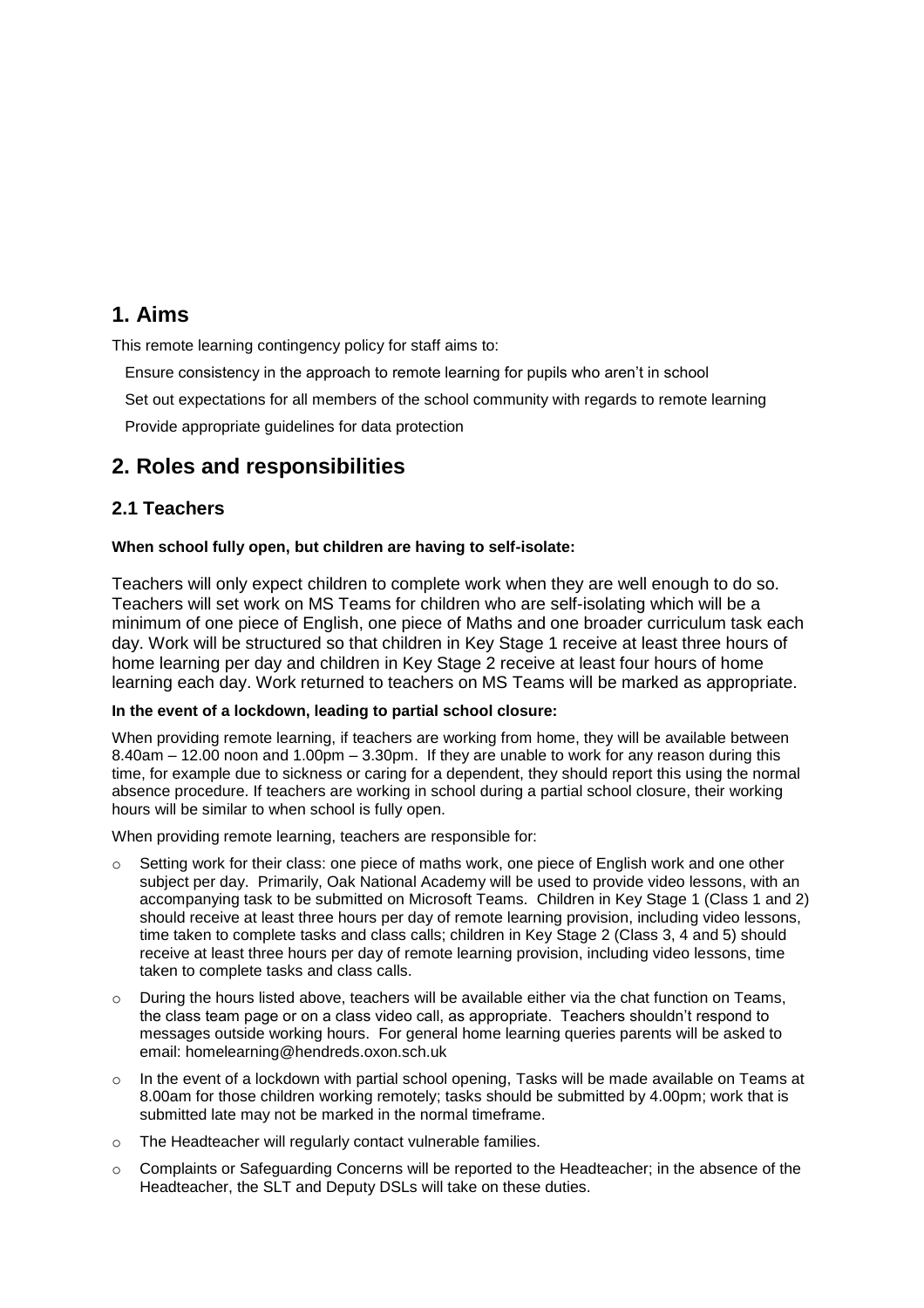- $\circ$  Teachers will provide feedback to pupils on the work submitted, although work submitted late may not always be marked. Teachers will attempt to mark late work but this may not always be possible.
- $\circ$  The Headteacher will coordinate delivery of work packs to those families who need printed work delivered.
- o In the event of a lockdown with partial school opening, the Headteacher will ensure staffing levels in school are adequate for the number of children in school and that teachers have reasonable time to plan, teach and provide feedback for work online.
- $\circ$  Teachers will work together, in key stage teams where appropriate, to ensure that work expectations and curriculum coverage is consistent across the school.
- o Curriculum coverage for the foundation subjects will be monitored by the SLT and discussed during weekly staff meetings. Where appropriate, subject leaders will plan work with their colleagues.
- $\circ$  SLT to contact parents of any students who have not handed any work in on any given day; the intention of these calls is to check on the wellbeing of pupils and to offer support with work, IT issues etc.
- o When teaching on screen from home, teachers must: dress professionally (smart dress appropriate for school); work in an appropriate room (teachers may blur their background if they wish); background noise should be kept to a minimum.

#### **2.2 Teaching assistants**

#### **In the event of a lockdown, leading to partial school closure:**

- $\circ$  Teaching assistants may be asked to work their normal hours in school in the event of a partial school closure.
- o When assisting with remote learning, teaching assistants will be available between 8.40 12.00 noon and 1.00pm and 3.30pm.
- o Teaching assistants will provide support on Teams as per the direction of the teacher.
- When attending virtual meetings or lessons, teaching assistant must: dress professionally (smart dress appropriate for school); work in an appropriate room (teachers may blur their background if they wish); background noise should be kept to a minimum.
- $\circ$  If teaching assistants are unable to work for any reason during this time, for example due to sickness or caring for a dependent, they should report this using the normal absence procedure.

#### **2.3 Subject leads**

#### **In the event of a lockdown, leading to partial school closure:**

Alongside their teaching responsibilities, subject leads are responsible for:

- $\circ$  Considering whether any aspects of the subject curriculum need to change to accommodate remote learning
- o Working with teachers teaching their subject remotely to make sure all work set is appropriate and consistent
- $\circ$  Working with other subject leads and senior leaders to make sure work set remotely across all subjects is appropriate and consistent, and deadlines are being set an appropriate distance away from each other
- $\circ$  Monitoring the remote work set by teachers in their subject through regular meetings with teachers or by reviewing work set
- o Alerting teachers to resources they can use to teach their subject remotely

#### **2.4 Senior leaders**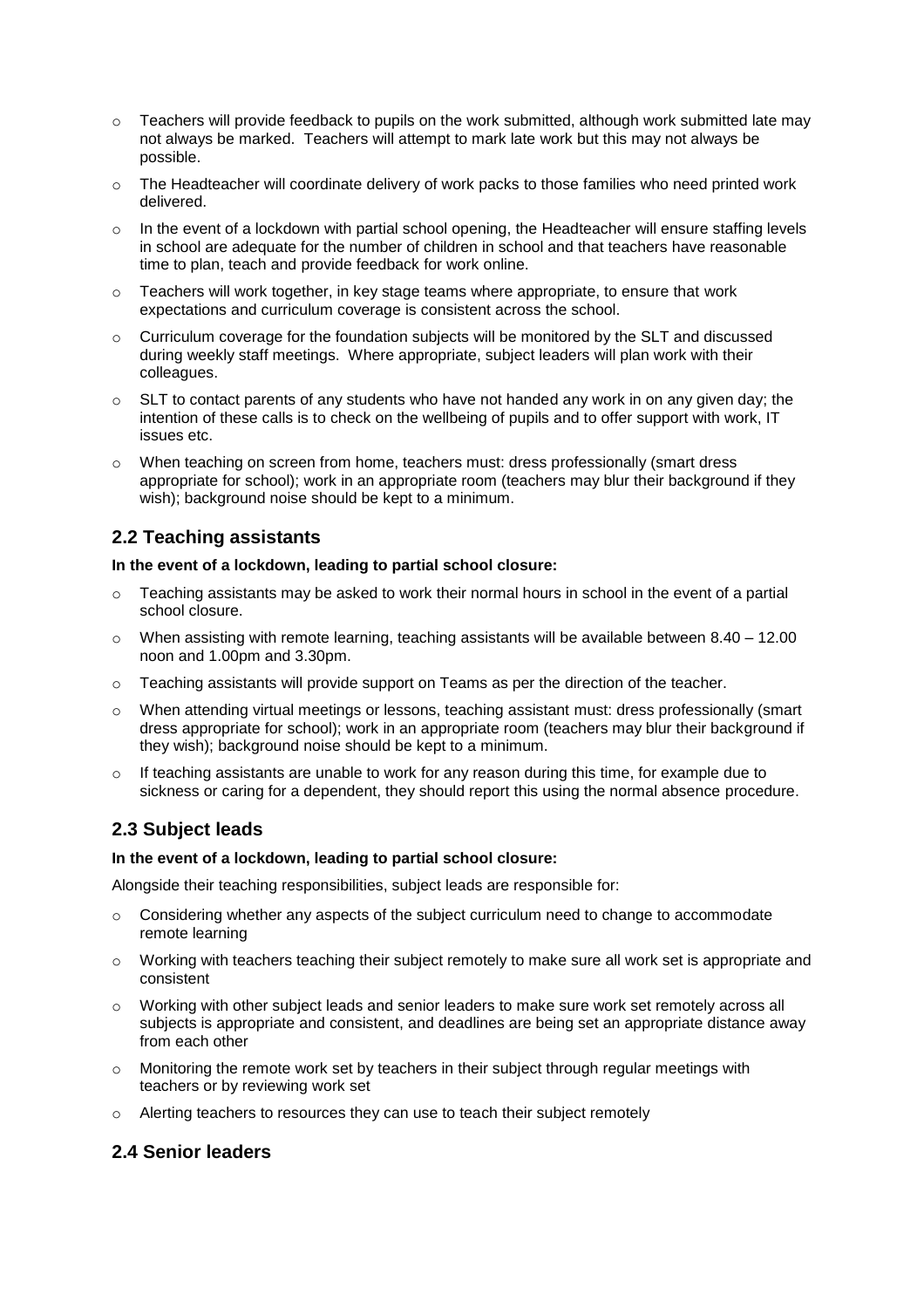**In the event of a lockdown, leading to partial school closure, alongside any teaching responsibilities, senior leaders are responsible for:**

- o Co-ordinating the remote learning approach across the school.
- $\circ$  Providing additional support to children and families for whom there are barriers to remote learning, e.g., by organising the loaning of devices, thereby ensuring that remote learning is accessible to all children.
- o Monitoring the effectiveness of remote learning through regular meetings with teachers and subject leaders, reviewing work set or reaching out for feedback from pupils and parents
- $\circ$  Monitoring the security of remote learning systems, including data protection and safeguarding considerations
- o Monitoring staff wellbeing and providing support where necessary.

## **2.5 Designated safeguarding lead**

The DSL is responsible for responding to all safeguarding concerns as listed in the school's Child Protection and Safeguarding Policy which can be found on the school's website. Also,see '3. Who to Contact' below.

## **2.6 IT staff**

Our IT technician from Turn IT On will with teachers to:

- o Fix issues with systems used to set and collect work
- $\circ$  Review the security of remote learning systems and flag any data protection breaches to the data protection officer
- $\circ$  Advise teachers as to how to assist pupils and parents with any technical issues they are experiencing, such as accessing home learning resources on different devices.

#### **2.7 Pupils and parents**

Staff can expect pupils learning remotely to:

- o Complete work by the deadline set by teachers
- o Seek help if they need it, from teachers or teaching assistants
- o Alert teachers if they're not able to complete work

Staff can expect parents with children learning remotely to:

- $\circ$  Make the school aware if their child is sick or otherwise can't complete work
- $\circ$  Seek help from the school if they need it if you know of any resources staff should point parents towards if they're struggling, include those here
- o Be respectful when making any complaints or concerns known to staff

#### **2.8 Local Governing Body**

The governing board is responsible for:

- $\circ$  Monitoring the school's approach to providing remote learning to ensure education remains as high quality as possible
- $\circ$  Ensuring that staff are certain that remote learning systems are appropriately secure, for both data protection and safeguarding reasons

# <span id="page-4-0"></span>**3. Who to contact**

If staff have any questions or concerns about remote learning, they should contact the following individuals: